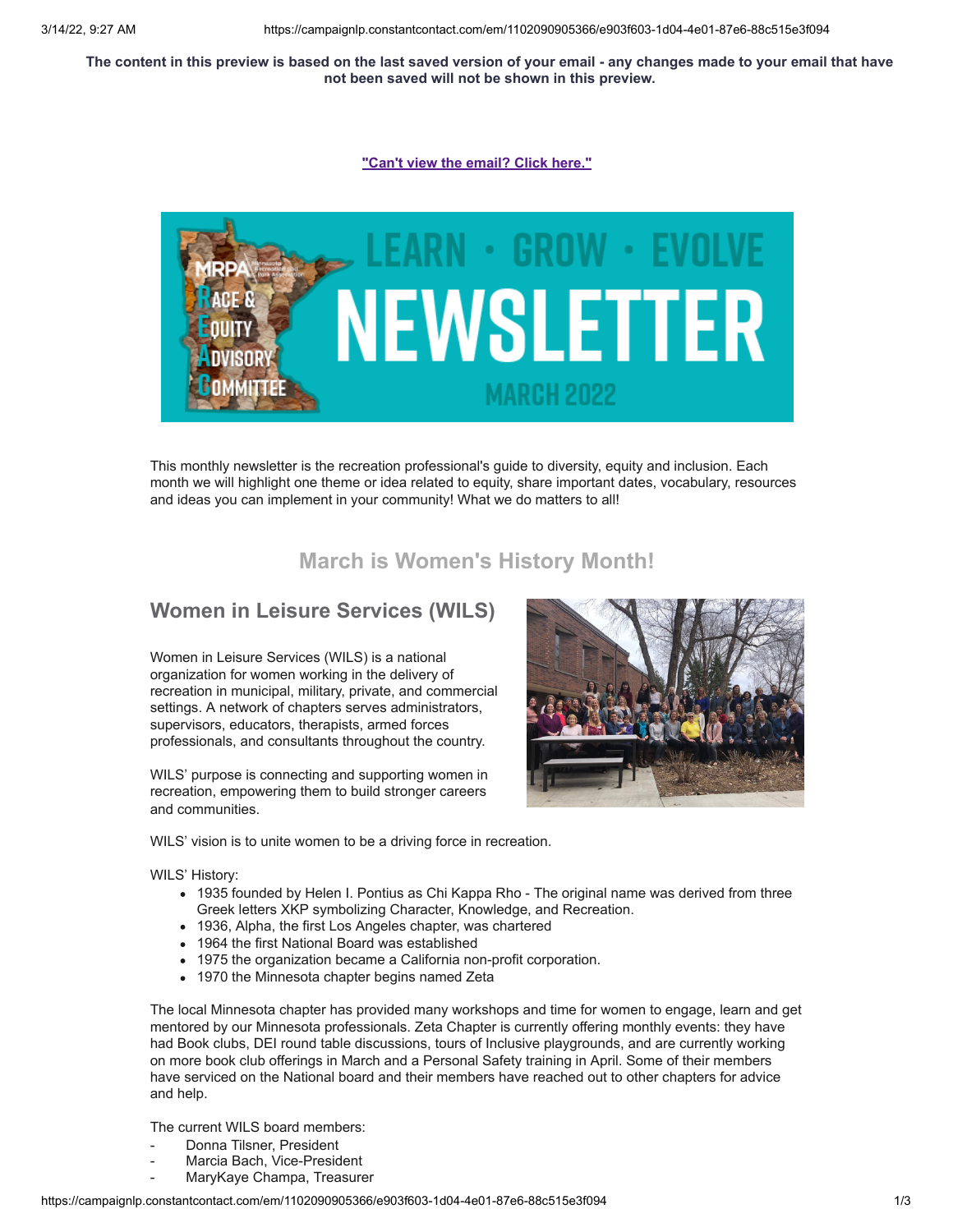- Crystal Anderson, Secretary

To learn more about WILS or become a member contact: MaryKaye Champa 612-861-9387 [Mchampa@richfieldmn.gov](mailto:Mchampa@richfieldmn.gov)

# **Diversity, Equity & Inclusion Programming Example**



# **Ebony Anglers**

#### **Anchored in Family, Fishing and Fine Outdoor Living**

"Ebony Anglers is a Black competitive women's fishing team. We are five professional Black women who embrace the sport of competitive fishing while balancing family, motherhood, and business."

<https://www.ebonyanglers.com/>

## **Vocab You Should Know**

**Gender Identity**: One's innermost concept of self as male, female, a blend of both or neither — how individuals perceive themselves and what they call themselves. One's gender identity can be the same or different from their sex assigned at birth. [\(HRC\)](https://www.hrc.org/resources/glossary-of-terms)

**Gender Expression:** External appearance of one's gender identity, usually expressed through behavior, clothing, body characteristics or voice, and which may or may not conform to socially defined behaviors and characteristics typically associated with being either masculine or feminine. [\(HRC\)](https://www.hrc.org/resources/glossary-of-terms)

# **Current Events: Equal Pay for Equal Play**

**Megan Rapinoe: "I've been disrespected and dismissed because I am a woman"**



**U.S. women soccer players reach \$24 million settlement in fight for equal pay**